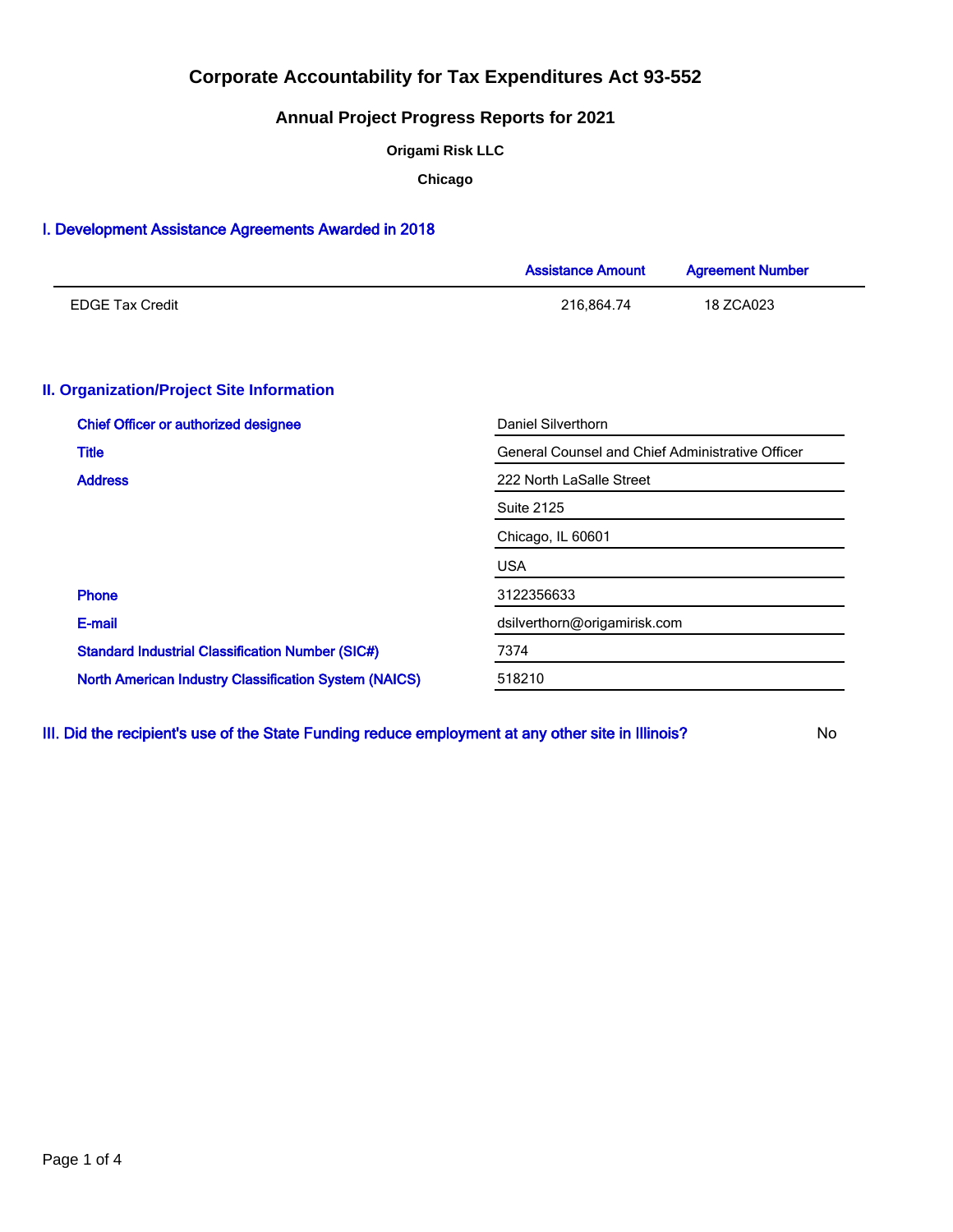# **Annual Project Progress Reports for 2021**

**Origami Risk LLC**

**Chicago**

## **IV. Job Creation and Retention Data**

| <b>Program Type</b>      | <b>EDGE Tax Credit</b> |
|--------------------------|------------------------|
| <b>Agreement Number</b>  | <b>18 ZCA023</b>       |
| <b>Assistance Amount</b> | 216.864.74             |

| <b>Report Header Definitions</b> |                                          |  |  |  |
|----------------------------------|------------------------------------------|--|--|--|
| Wages                            | Average Annual Salary by Classifications |  |  |  |
| <b>Full-Time</b>                 | l Permanent Full-Time                    |  |  |  |
| +/-                              | Gain or (Loss)                           |  |  |  |

### **Number of Employees At the Time of Application**

| <b>Job Classification</b> | <b>Avg Annual Salary</b> | <b>Positions</b> | <b>Full-Time</b> | <b>Part-Time</b> | <b>Temporary</b> |
|---------------------------|--------------------------|------------------|------------------|------------------|------------------|
| Software developers       | 100000.00                |                  |                  |                  |                  |
| <b>Totals:</b>            |                          |                  |                  |                  |                  |

### **Number of Employees As of the Date of the Report (12/31/2021)**

| <b>Job Classification</b> | <b>Avg Annual Salary</b> | <b>Positions</b> | <b>Full-Time</b> | +/- | <b>Part-Time</b> | +/- | Temporary | ÷ŀ |
|---------------------------|--------------------------|------------------|------------------|-----|------------------|-----|-----------|----|
| Software developers       | 100000.00                | 168              | 168              | 97  |                  | C   |           |    |
| <b>Totals:1</b>           |                          | 168              | 168              | 97  |                  |     |           |    |

## **Number of Jobs Stated in the Agreement that would be Created at the Site as a Result of Assistance**

| <b>Job Classification</b> | <b>Avg Annual Salary</b> | <b>Positions</b> | <b>Full-Time</b> | <b>Part-Time</b> | <b>Temporary</b> |
|---------------------------|--------------------------|------------------|------------------|------------------|------------------|
| Software developers       | 100000.00                | 40               | 40               |                  |                  |
| <b>Totals:</b>            |                          | 4L               | 40               |                  |                  |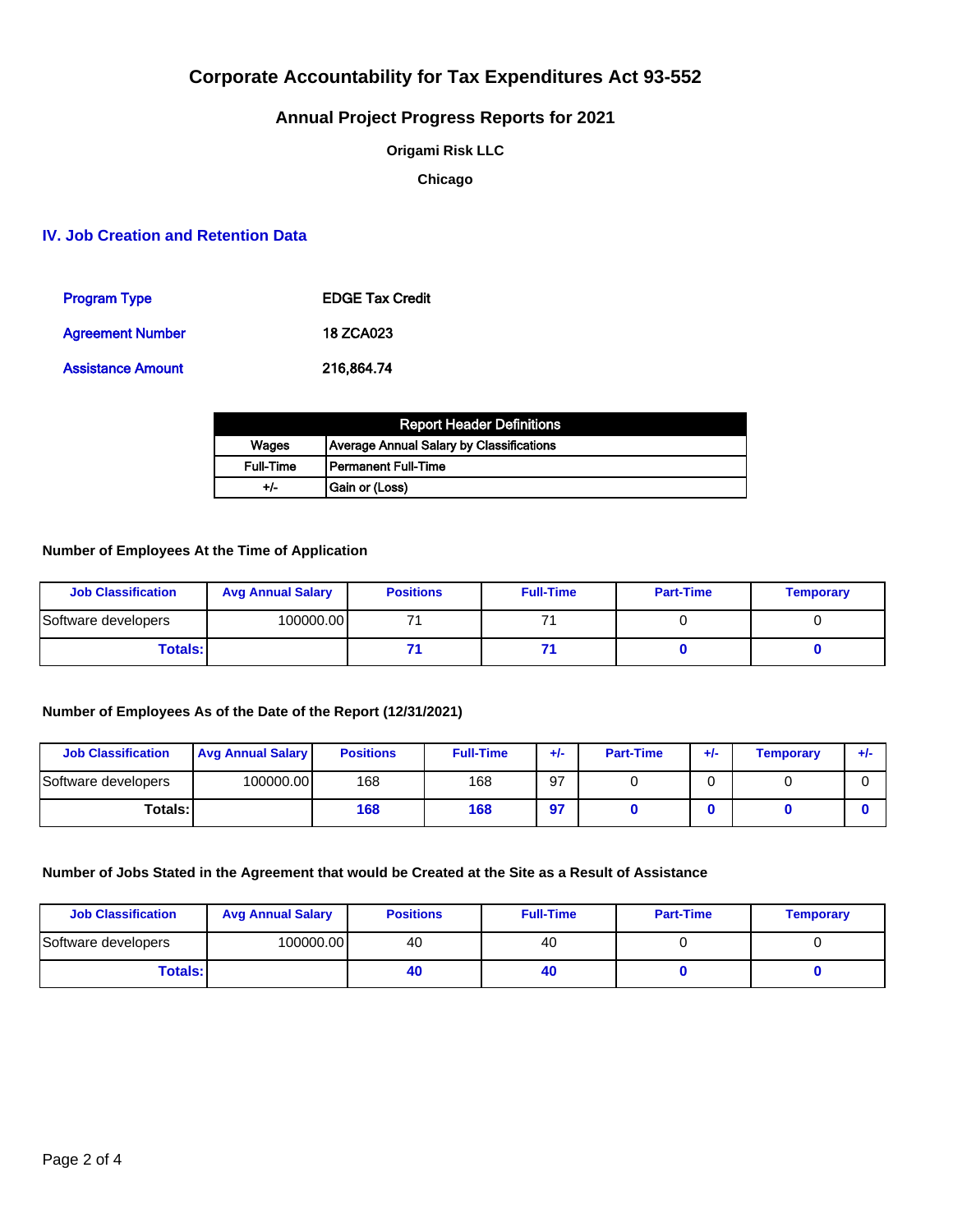## **Annual Project Progress Reports for 2021**

### **Origami Risk LLC**

#### **Chicago**

#### **Number of Jobs Stated in the Agreement that would be Retained at the Site as a Result of Assistance**

| <b>Job Classification</b> | <b>Avg Annual Salary</b> | <b>Positions</b> | <b>Full-Time</b> | <b>Part-Time</b> | <b>Temporary</b> |
|---------------------------|--------------------------|------------------|------------------|------------------|------------------|
| <b>INONE</b>              | 0.00 l                   |                  |                  |                  |                  |
| Totals: I                 |                          |                  |                  |                  |                  |

### **Number of Full-Time Permanent Employees Anticipated To Be Hired at this Site on 12/31/2021**

| <b>Job Classification</b> |          | Anticipated Starting Dates   Number of Positions to be   Average Annual Wage per<br><b>Hired in this Category</b> | <b>New Employee</b> | <b>Total New Payroll to be</b><br><b>Created</b> |
|---------------------------|----------|-------------------------------------------------------------------------------------------------------------------|---------------------|--------------------------------------------------|
| Software developers       | 1/1/2020 |                                                                                                                   | \$0.00              | \$0.00                                           |
| <b>Totals:</b>            |          |                                                                                                                   |                     | \$0.00                                           |

### Job Creation Data Explanatory Notes

If the change (gain/loss) in the number of full-time permanent employees as of the date of the report plus the number of full-time permanent employees anticipated to be hired after date of the report does not equal the number of full-time permanent employees stated in the Agreement that would be created at the site as a result of the assistance, then please explain why not:

We hired more employees than required by the agreement.